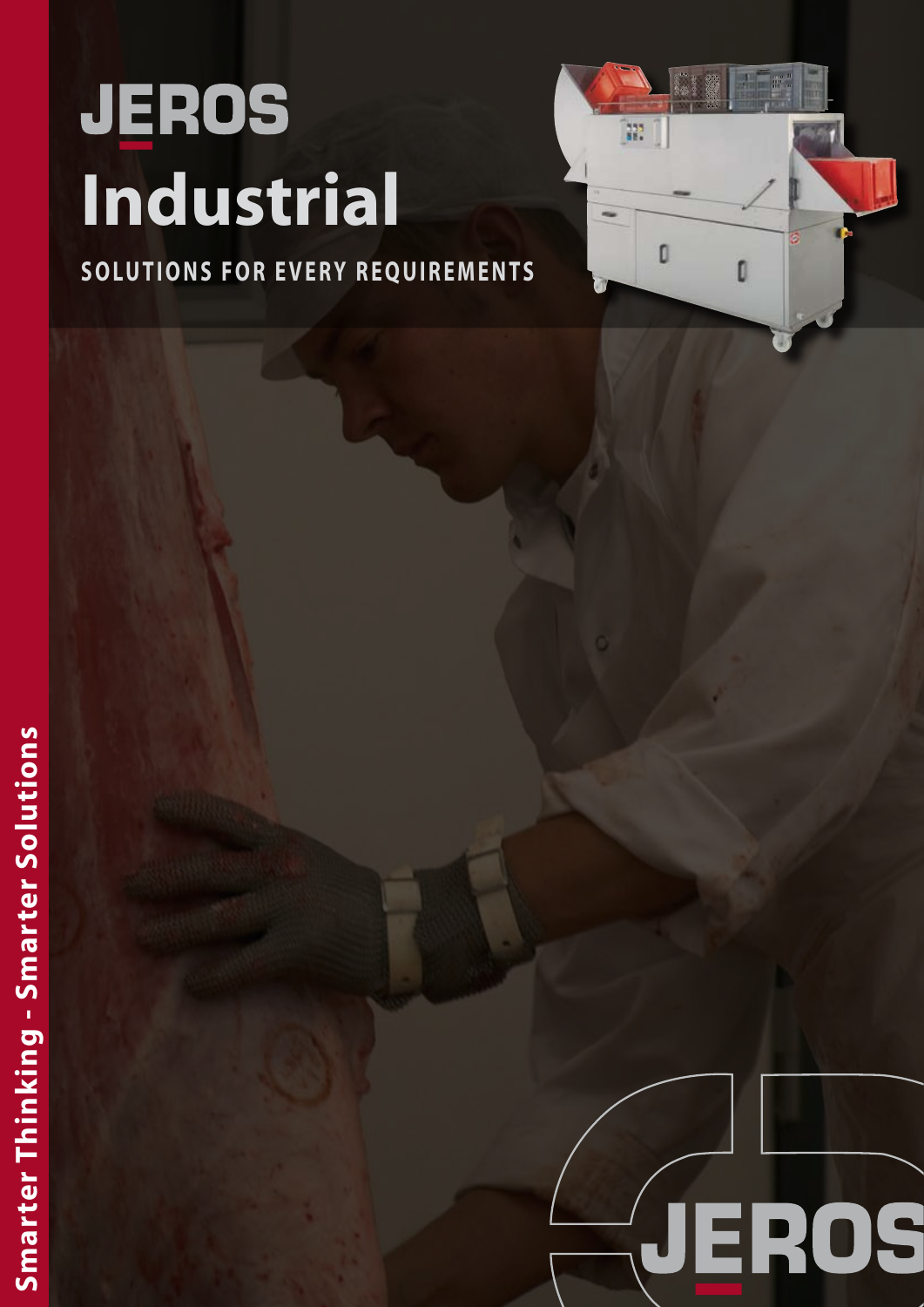### *ModelSurvey*







*Model 200XL*



*Model 300*



*Model 600*

The JEROS Universal Machine is easy to use and ideal for multiple users.

The control panel is sturdy but simple, and can be fitted on either the left or right side.

The machines can be supplied for one-man operation, either with operation from the top with a crate turner or with a discharge belt with rollers.

**Model 200-200XL** is designed with a special tunnel tilt function, which allows problem-free cleaning of the washing tunnel.

A unique washing system with four rotating washing arms guarantees optimum cleaning.

No hold-downs, so objects don't have to be sorted according to size.

**THE** 

ō

Filip



*Conveyor system For a secure feeding of crates.*

*Optional extras A stainless steel Conveyor belt enables you to wash small parts.*

*Accessories Stainless steel cage with lid – available in 2 versions.*



# *JEROS Universal Machine*

JEROS provides efficient cleaning of plastic crates, baskets, baking trays, utensils, pans, etc. Thanks to their flexibility and the special JEROS system, the machines can be used in large and small businesses alike, as they will wash all sorts of different objects.

Depending on what is needed, standard machines can be supplied with a capacity of 150-1500 crates an hour.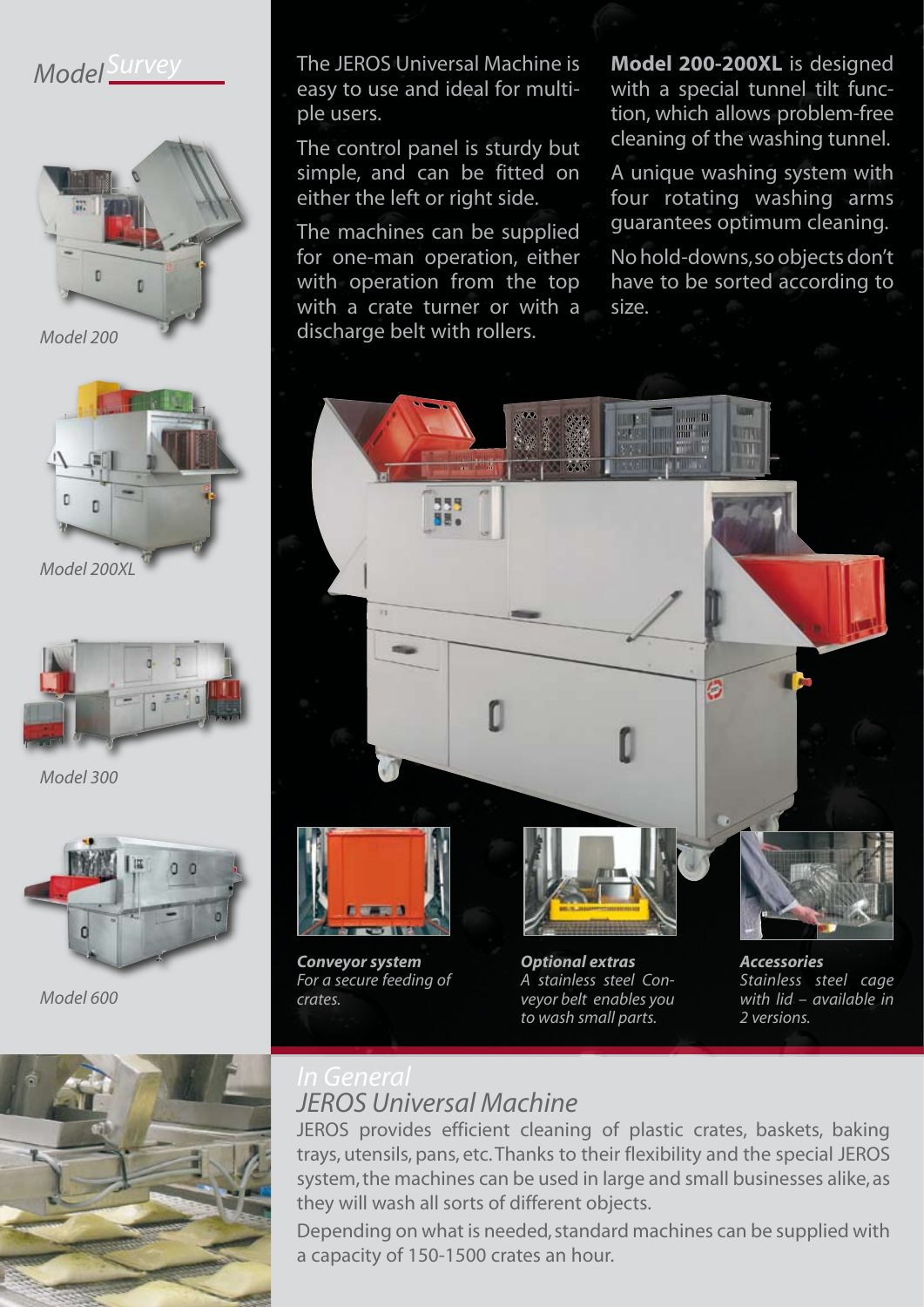The filter is designed in the form of a drawer, which provides easy access for cleaning.

JEROS Universal Machine uses only fresh water for the final rinse. The clean water is heated to 85°C through a heat exchanger.

**Model 300-800** washes with an extremely high pressure (4-4,5 bar). It is a strong industrial machine with a large capacity.

2 side doors provide an easy access to the washing- and rinse zone and make the cleaning of the machine much easier.

Soap and rinse liquid cans can be stored in the machine.

Θ

The **JEROS-200 TD** drying section is easy to connect to the universal machine. Two powerful fans ensure optimum blow-drying of objects after washing.

The objects are conveyed directly from the universal machine to the drying section.



*Washing system Model 300 consists of 44 wash nozzles – 16 of these in the bottom are moving.*



*The filter tray pulls out easily for cleaning.*



*Mobile and flexible with four wheels.*

*Side-adjustment for optimum adjustment for various crate sizes.*



*Wash nozzles with clutch for easy cleaning and installation.*

#### *A strong partner*

With more than 40 years experience in the production of machines to the food industry, makes JEROS a strong partner for supplying standard or customized solutions.

The line of JEROS tunnel washers includes a variety of options to solve customer specific solutions.